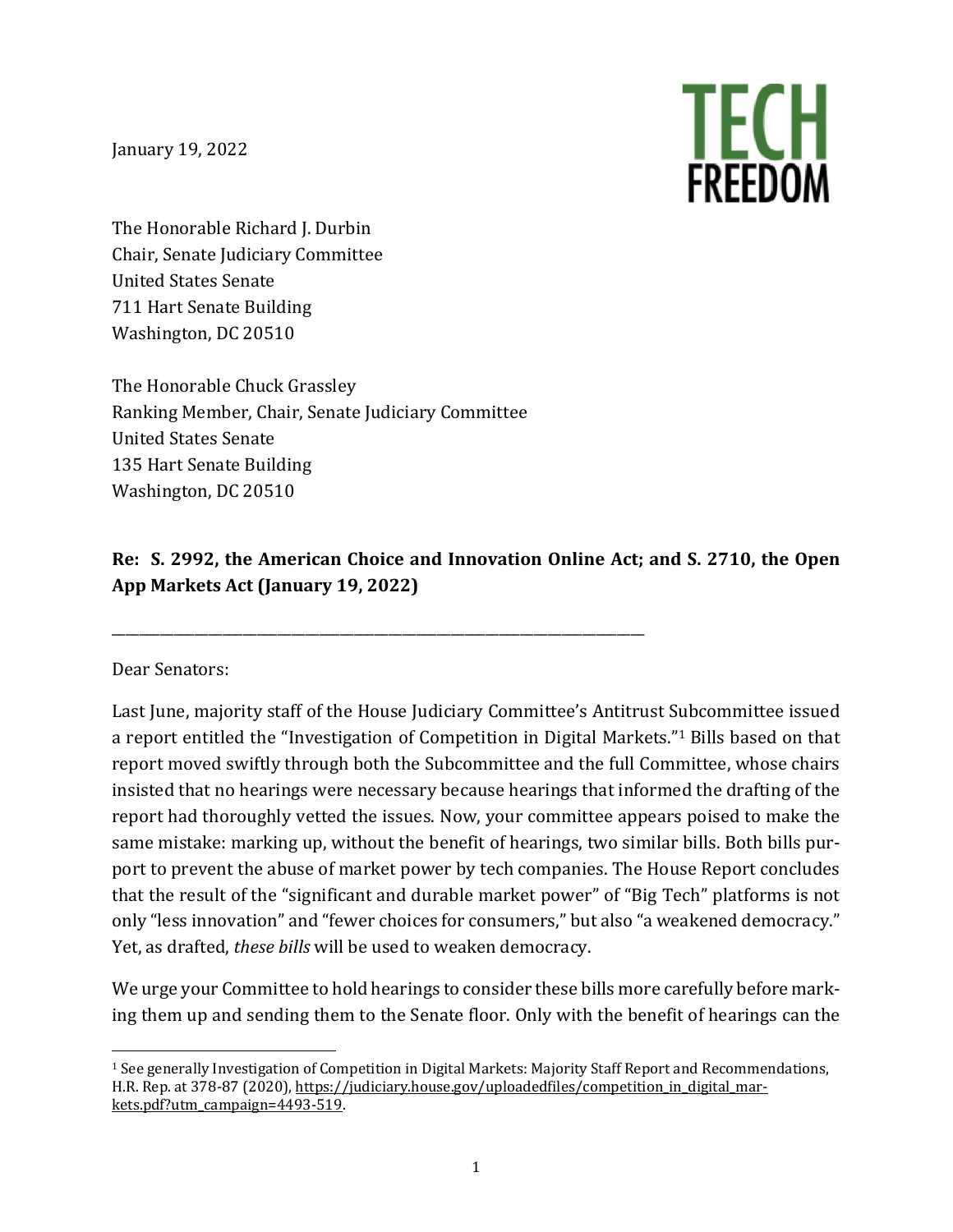Committee fix critical ambiguities in these bills. Otherwise, those provisions will be exploited by extremists as ways of pressuring digital platforms to continue carrying dangerous misinformation, incitement to violence, hate speech and the like.

# **I. Critical Ambiguities Requiring Correction**

We warned the House Judiciary Committee about how their bills could be misused before the June markup in a letter attached hereto as Appendix A.[2](#page-1-0) Rep. Zoe Lofgren (D-CA) articulated many of our concerns at the markup, warning that "[e]xtremist outlets and disinformation sites could sue platforms for blocking them."[3](#page-1-1) For example, "Infowars may sue Apple for being kicked out of the app store, while other conservative political outlets are left up. (Same is possible for Parler, Gab, and 4Chan.)"[4](#page-1-2) She proposed to amend the American Choice and Innovation Online Act to require plaintiffs to show "harm to the competitive process."[5](#page-1-3) Her amendment was rejected out of hand by the bill's sponsors as unnecessary.

Your committee appears to be receptive to her concerns, having modified each of the core violations set forth in Sections 2(a) and 2(b)(1) of the House bill to include, in the bill you introduced in August (S.2992), the following proviso: "in a manner that would materially harm competition on the covered platform."<sup>[6](#page-1-4)</sup> Presumably, these amendments aim to prevent the bill from being weaponized by the likes of Infowars and Parler. We support that goal. Unfortunately, neither amendment is sufficient.

Rep. Lofgren's amendment implicitly invoked the longstanding principle that an antitrust plaintiff "must allege and prove harm, not just to a single competitor, but to the competitive process, *i.e.*, to competition itself."<sup>[7](#page-1-5)</sup> This framing equates Lofgren's amendment with the term added in the Senate bill ("harm competition"). The Senate language *might* be an improvement in one way. Requiring that the harm be "material" may help courts weed out nonmeritorious lawsuits up front. But this benefit likely is not as great as it might seem; courts would likely have required that the harm alleged be material (as in not *de minimus*) anyway.

<span id="page-1-0"></span><sup>2</sup> Berin Szóka & Corbin Barthold, Letter to Reps. Jerrold Nadler & Jim Jordan, House Judiciary Committee (June 22, 2021)[, https://techfreedom.org/wp-content/uploads/2021/06/TechFreedom-Letter-re-HJC-Bills-](https://techfreedom.org/wp-content/uploads/2021/06/TechFreedom-Letter-re-HJC-Bills-6.2021.pdf)[6.2021.pdf.](https://techfreedom.org/wp-content/uploads/2021/06/TechFreedom-Letter-re-HJC-Bills-6.2021.pdf)

<span id="page-1-1"></span><sup>3</sup> Press Release, Zoe Lofgren, Lofgren Statement Ahead of Judiciary Committee Markup of Tech Antitrust Bills (Jun. 23, 2021), [https://lofgren.house.gov/media/press-releases/lofgren-statement-ahead-judiciary-commit](https://lofgren.house.gov/media/press-releases/lofgren-statement-ahead-judiciary-committee-markup-tech-antitrust-bills)[tee-markup-tech-antitrust-bills.](https://lofgren.house.gov/media/press-releases/lofgren-statement-ahead-judiciary-committee-markup-tech-antitrust-bills) 

<span id="page-1-2"></span><sup>4</sup> *Id*.

<span id="page-1-3"></span><sup>5</sup> H.R. 3816, 116th Cong. (2021) (amendment offered by Rep. Lofgren)[, https://docs.house.gov/meet](https://docs.house.gov/meetings/JU/JU00/20210623/112818/BILLS-117-HR3816-L000397-Amdt-6.pdf)[ings/JU/JU00/20210623/112818/BILLS-117-HR3816-L000397-Amdt-6.pdf.](https://docs.house.gov/meetings/JU/JU00/20210623/112818/BILLS-117-HR3816-L000397-Amdt-6.pdf)

<span id="page-1-4"></span><sup>6</sup> S.2992 § 3(a).

<span id="page-1-5"></span><sup>7</sup> Nynex Corp. v. Discon, Inc., 525 U.S. 128, 135 (1998).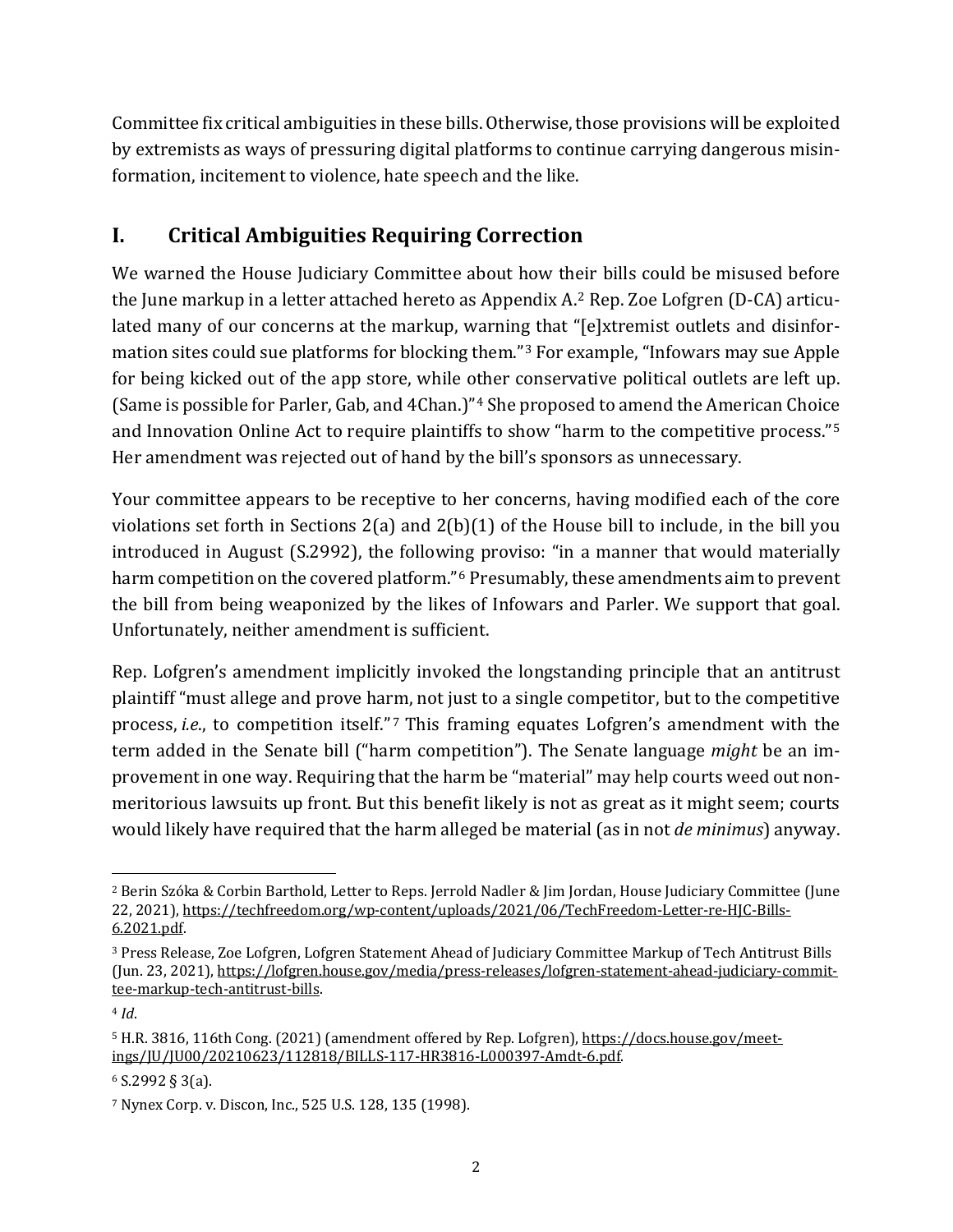In another way, however, the Senate bill may in fact be a step back. Saying that a practice must harm competition *on the platform*, rather than overall, could provide a crucial assist to extremists. Say a social media app that hosts extremists gets banned from one of the major app stores. Early in a conventional antitrust suit, the parties would dispute what the relevant market is. The owner of the app store would argue that the market is, say, *mobile phones* (with their various app stores), whereas the app maker would, of course, argue that the market is *that app store*. Under the Sherman Act, the app maker would have to *prove*, using sound economics, that the *individual app store* is the pertinent market. Under S.2992, however, the plaintiff's work is already done: "the platform" — the individual app store — is "the market" as a matter of law. As we discuss below, moreover, the neo-Brandeisian antitrust movement would arm the app maker with arguments about why removing a single social media app from an app store "materially harm[s] competition." Although it is far from clear that S.2992 would in fact prevent material harm to competition, it is quite obvious that it would provide material support to extremists.

Even if S.2992 is interpreted narrowly enough to prevent an app from making claims based on general harms to competition, making such claims would be easy under S.2710 — at least, for some plaintiffs. Under Section 3(e), a "Covered Company shall not provide unequal treatment of Apps in an App Store through unreasonably preferencing or ranking the Apps of the Covered Company or any of its business partners over those of other Apps." This would have broader implications than it may seem. For example, Facebook is clearly a "business partner" of Google and Apple;<sup>[8](#page-2-0)</sup> thus, any social network app could allege that Facebook's app is being "unreasonably preferenced" over its own. S.2710 does not define "unreasonably preferencing" except to say that it "includes applying ranking schemes or algorithms that prioritize Apps based on a criterion of ownership interest by the Covered Company or its business partners" and "does not include clearly disclosed advertising." While it might be easier to question the "reasonableness" of preferencing one social media app over another, S.2710 does not actually require that the apps in question be in the same market. The bill contains nothing like the "in a manner that would materially harm competition on the covered platform" language added to S.2992.

The other supposed limiting principle in S.2992, that conduct must "materially harm competition," is defined nowhere in the bill. Nor does this term have any fixed meaning elsewhere in statute. This uncertainty invites abuse and should be remedied by a clarifying amendment.

<span id="page-2-0"></span><sup>8</sup> *See, e.g.*, Paige Vickers, *Behind a Secret Deal Between Google and Facebook,* NY TIMES (Jan. 17, 2021), [https://www.nytimes.com/2021/01/17/technology/google-facebook-ad-deal-antitrust.html;](https://www.nytimes.com/2021/01/17/technology/google-facebook-ad-deal-antitrust.html) *see also Let's Clear Up a Few Things About Facebook's Partners*, Meta (Dec. 18, 2018), [https://about.fb.com/news/2018/12/facebooks-partners/.](https://about.fb.com/news/2018/12/facebooks-partners/)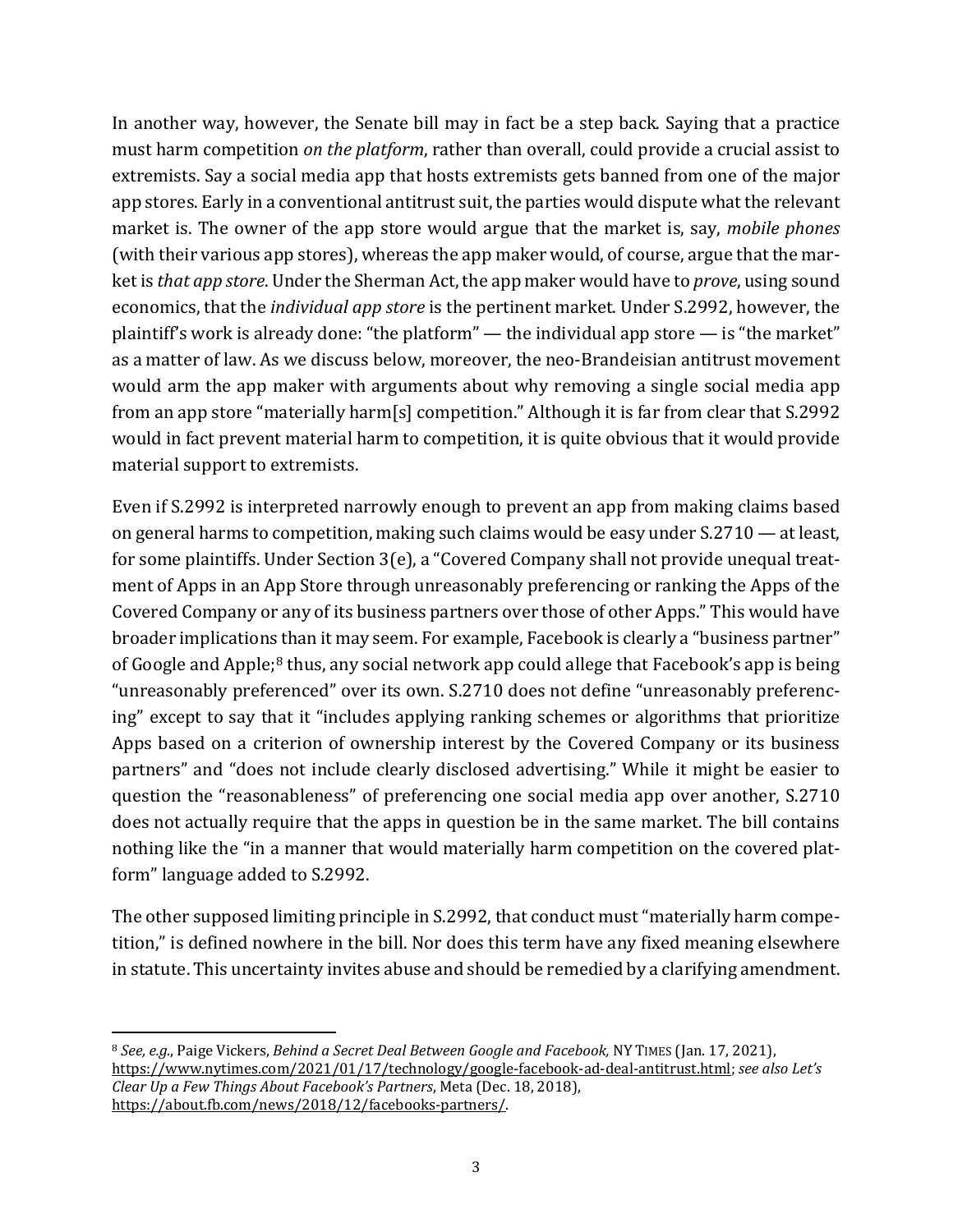Defendant platforms will doubtless argue that, in accord with established principles of federal antitrust law, plaintiffs must show harm not simply to themselves, but to competition itself.[9](#page-3-0) Every "deplatformed" plaintiff will, of course, frame its claims in broad terms, claiming that the unfair trade practice at issue isn't the decision to ban them specifically, but rather a more general problem — a lack of clarity in how content is moderated, a systemic bias against conservatives, or some other allegation of inconsistent or arbitrary enforcement and that these systemic flaws harm competition on the platform overall. This kind of argument would have broad application: it could be used against platforms that sell t-shirts and books, like Amazon, or against app platforms, like the Google, Apple and Amazon app stores, or against website hosts, like Amazon Web Services.

In their efforts to expand "materially harm competition" beyond the bounds of the courts' extant Sherman Act jurisprudence, plaintiffs will surely note that Congress felt compelled to write a new law entirely distinct from that Act, and that it framed violations as a species of "unfair methods of competition." The Federal Trade Commission (FTC), they will note, last year rescinded its 2015 policy statement, under which the Commission declared its intention to be "guided by the public policy underlying the antitrust laws, namely, the promotion of consumer welfare."[10](#page-3-1) The FTC's UMC authority, according to the three Commissioners who voted to rescind the policy statement, was "not limited to an extension of the Sherman Act."[11](#page-3-2) Plaintiffs will cite to the House Judiciary Committee's report's discussion of such allegedly arbitrary decision-making and its emphasis on "consumer choice,"[12](#page-3-3) insisting that Congress intended the law to cover a broad range of "values" beyond what might be cognizable under the consumer welfare standard.

State laws being what they are, S.2992 could end up being given an expansive reading by *a single state court*. Take, for example, the law of California. It allows a plaintiff to use a violation of federal law—absent a preemption clause, which S.2992 does not contain—as a

<span id="page-3-0"></span><sup>9</sup> *Nynex Corp.*, 525 U.S. at 128, 135.

<span id="page-3-1"></span><sup>10</sup> Fed. Trade Comm'n, Statement of Enforcement Principles Regarding "Unfair Methods of Competition" Under Section 5 of the FTC Act (Aug. 13, 2015), [https://www.ftc.gov/system/files/documents/public\\_state](https://www.ftc.gov/system/files/documents/public_statements/735201/150813section5enforcement.pdf)ments/

[<sup>735201/150813</sup>section5enforcement.pdf;](https://www.ftc.gov/system/files/documents/public_statements/735201/150813section5enforcement.pdf) Fed. Trade Comm'n, Statement of the Commission On the Withdrawal of the Statement of Enforcement Principles Regarding "Unfair Methods of Competition" Under Section 5 of the FTC Act, at 3 (July 9, 2021), [https://www.ftc.gov/system/files/documents/public\\_ state](https://www.ftc.gov/system/files/documents/public_%20statements/1591706/p210100commnstmtwithdrawalsec5enforcement.pdf)[ments/1591706/p210100commnstmtwithdrawalsec5enforcement.pdf](https://www.ftc.gov/system/files/documents/public_%20statements/1591706/p210100commnstmtwithdrawalsec5enforcement.pdf) .

<span id="page-3-2"></span><sup>11</sup> Fed. Trade Comm'n, Statement of the Commission On the Withdrawal of the Statement of Enforcement Principles Regarding "Unfair Methods of Competition" Under Section 5 of the FTC Act, at 3 (July 9, 2021), [https://www.ftc.gov/system/files/documents/public\\_statements/1591706/p210100commnstmtwithdraw](https://www.ftc.gov/system/files/documents/public_statements/1591706/p210100commnstmtwithdrawalsec5enforcement.pdf)[alsec5enforcement.pdf.](https://www.ftc.gov/system/files/documents/public_statements/1591706/p210100commnstmtwithdrawalsec5enforcement.pdf)

<span id="page-3-3"></span><sup>12</sup> See, e.g., H.R. Rep. No. 378-87 (2020) ("In the absence of competition, Apple's monopoly power over software distribute on to iOS devices has resulted in harm to competitors and competition, reducing quality and innovation among app developers, and increasing prices and reducing choices for consumers…")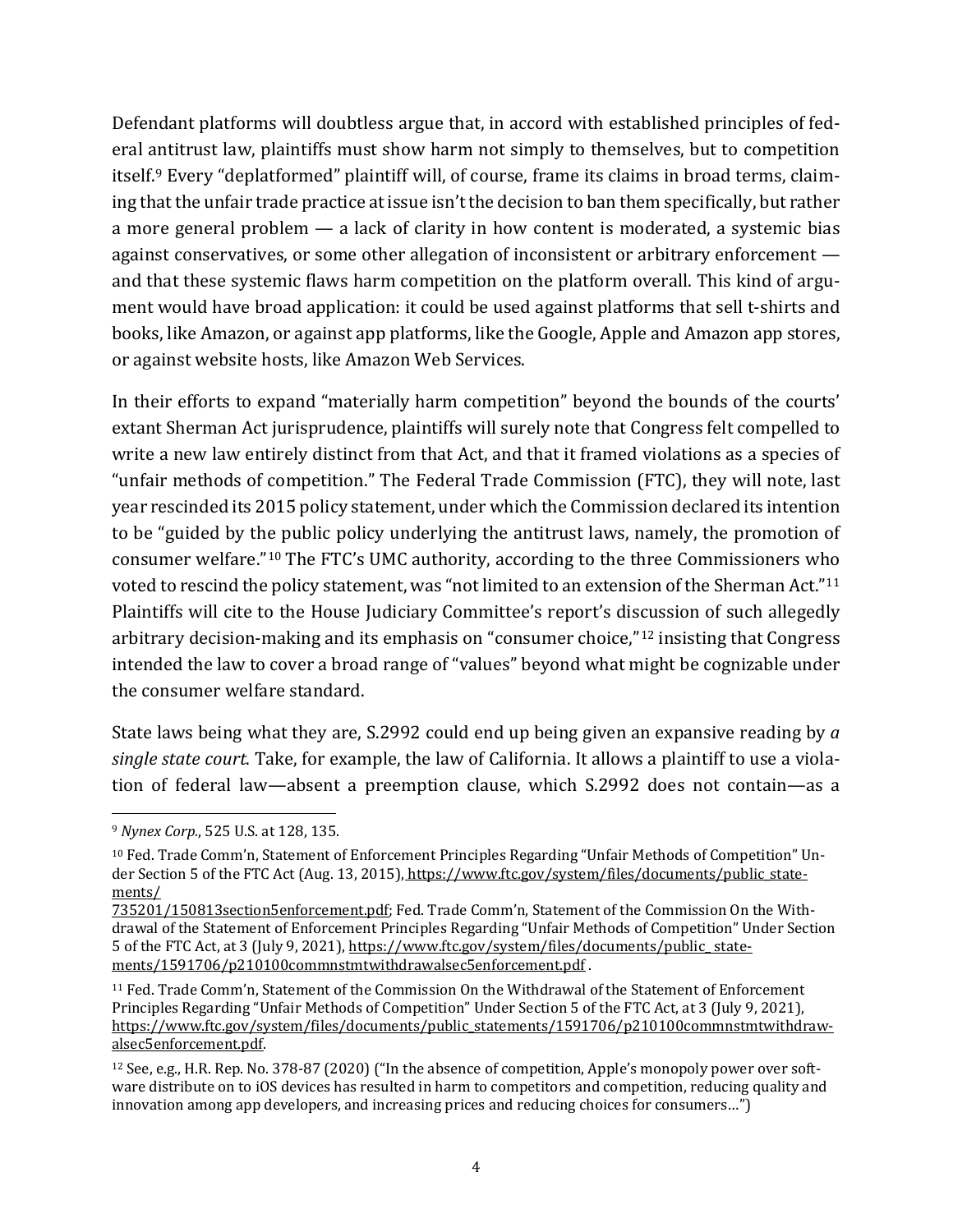predicate for a suit under California Business & Professions Code Section 17200.[13](#page-4-0) Meanwhile, California courts do not consider themselves bound by the lower federal courts' reading of federal law.[14](#page-4-1) Regardless how the federal courts read "materially harm competition," therefore, one of California's 1,754 superior court judges [15](#page-4-2) could decide that that term means something like "remove a competitor from the market." (Obviously, such a ruling could be appealed. But even then, the prospect of regulated entities facing a patchwork of idiosyncratic readings of the law, by different states, would remain.)

### **II. Administrative Litigation by the FTC**

The plaintiff that will get the greatest deference in making such arguments is the FTC itself.<sup>[16](#page-4-3)</sup> and when the FTC brings suit under Part III, it enjoys significant advantages that normal plaintiffs do not: It is not bound by the normal rules of evidence. When the Commission reviews appeals of decisions made by its Administrative Law Judge, it owes no deference to findings of fact by the ALJ and may, indeed, re-try the case. When the Commission's final decisions are appealed to the circuit courts of appeals, they enjoy extraordinary deference on facts.[17](#page-4-4) The FTC will also enjoy some degree of deference in trying to push the boundaries of ambiguous provisions of the law.[18](#page-4-5)

If a majority of FTC Commissioners were bent on a partisan agenda — *e.g.*, forcing mainstream platforms to carry Parler — it would be significantly easier for them to use the administrative litigation process to do so. If nothing else, the mere threat of having to go through two rounds of litigation (first before the ALJ, then before the Commission), could suffice to pressure Big Tech platforms to comply. Requiring the FTC to litigate in federal court like the DOJ, state attorneys general, and private litigants would be one way to guard against abuse of the law.

<span id="page-4-0"></span><sup>13</sup> *See, e.g.*, Roskind v. Morgan Stanley Dean Witter Co. 80 Cal. App. 4th 345, 353 (Cal. Ct. App. 2000); *see generally* Cal. BUS. & PROF. Code § 17200 (West).

<span id="page-4-1"></span><sup>14</sup> *See, e.g.*, Shaeffer v. Califia Farms, LLC, 44 Cal. App. 5th 1125, 1142 (2020).

<span id="page-4-2"></span><sup>15</sup> Judicial Council of California, *Fact Sheet: California Judicial Branch* (Oct. 2020), [https://www.courts.ca.gov/documents/California\\_Judicial\\_Branch.pdf.](https://www.courts.ca.gov/documents/California_Judicial_Branch.pdf) 

<span id="page-4-3"></span><sup>16</sup> S.2922 § 3(a).

<span id="page-4-4"></span><sup>17</sup> 15 U.S.C. § 45(c) ("[t]he findings of the Commission as to the facts, if supported by evidence, shall be conclusive.").

<span id="page-4-5"></span> $18$  "The legal issues presented [in a case] — that is, the identification of governing legal standards and their application to the facts found — are … for the courts to resolve, although even in considering such issues the courts are to give some deference to the Commission's informed judgment that a particular commercial practice is to be condemned as 'unfair.'" *Federal Trade Commission v. Indiana Federation of Dentists*, 476 U.S. 447, 454 (1986).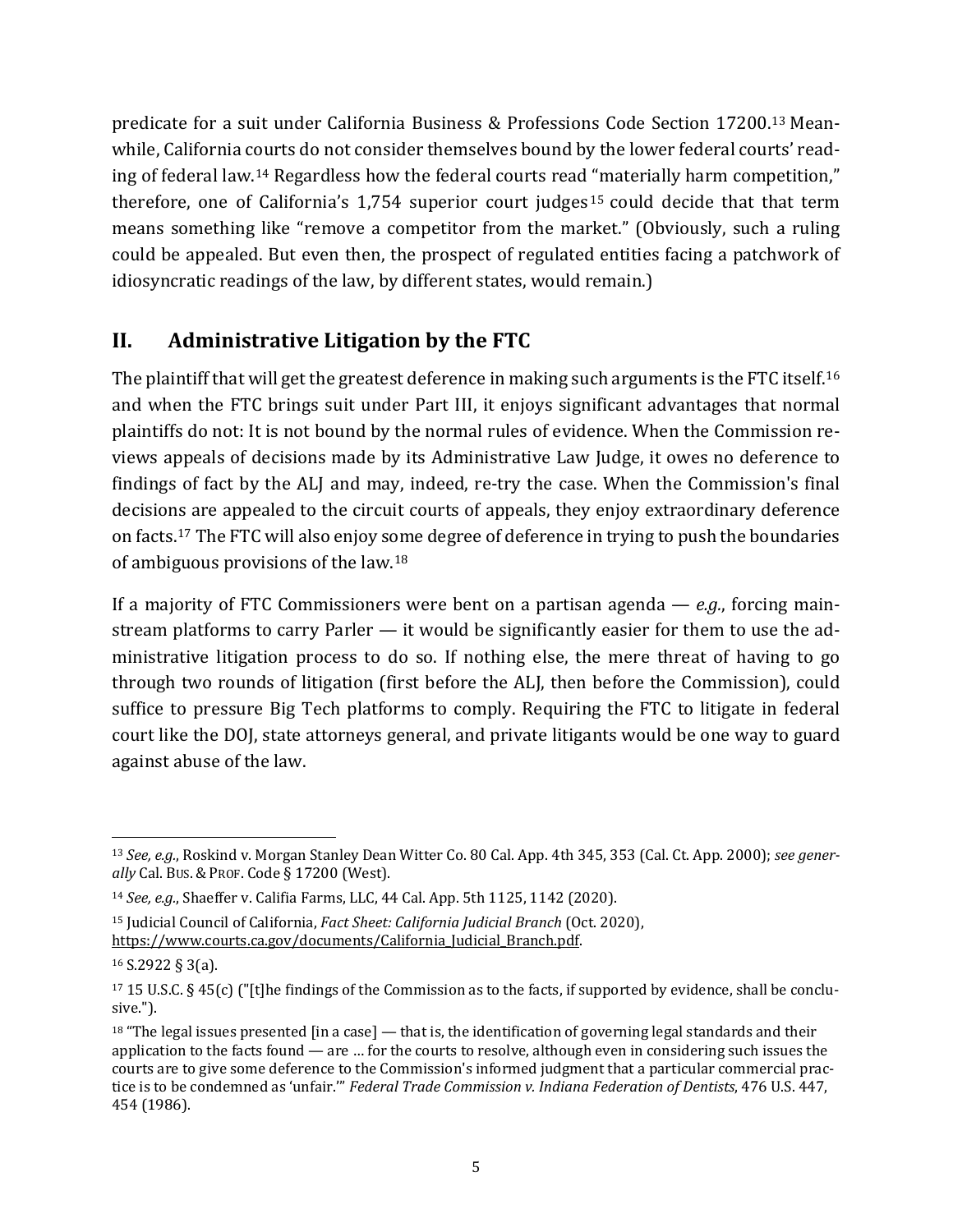### **III. FTC Rulemaking Will Be Abused**

Both bills declare any violation to be an unfair method of competition (UMC) under Section 5. This may seem familiar: when Congress writes bills governing privacy, data security, child protection and other consumer protection issues, it commonly declares violations of the law to be "unfair and deceptive trade practices" (UDAP). But the bespoke rulemaking process created by Congress for UDAP rulemakings (after the FTC's abuses of this power in the 1970s), make it unlikely that the FTC will attempt to fill in statutory gaps with rulemakings.

Invoking the FTC's UMC authority does precisely that: it invites the Commission to exercise the power it has recently begun claiming for the first time in decades to make UMC rules using the standard "informal" notice-and-comment rulemaking procedures of the Administrative Procedure Act. Indeed, a panel of the D.C. Circuit ruled that the FTC has such power in 1973.[19](#page-5-0) Democrats have supported the current FTC Chair's assertions that the FTC has such power. They should assume the next Republican President will attempt to leverage this power by asking the FTC to make UMC rules that advantage the likes of Parler, Gettr, and Infowars, and by asking the FTC, the DOJ, and Republican state attorneys general to bring suit under both bills.[20](#page-5-1)

S.2992 directs the FTC and DOJ to issue, and update at least every four years, "agency enforcement guidelines outlining policies and practices relating to conduct that may materially harm competition..., agency interpretations of the affirmative defenses..., and policies for determining the appropriate amount of a civil penalty to be sought."[21](#page-5-2) The bill also provides that these shall not bind the agencies, nor create any legal rights. Yet the FTC could also, under its theory of UMC rulemaking authority, do each of these things anyway. Indeed, it could also:

- Define the scope of "platforms" broadly enough to make it easy for plaintiffs to bring claims, and potentially win, under S.2992 — and applying those rules in the determinations issued by the FTC and DOJ as to what constitutes a "platform"; and
- Prescribe how platforms may moderate content, both as "reasonable preferencing" in app stores under S.2710 and as "reasonable discrimination" more generally under S.2992. Such rules could build on those the Trump Administration asked the FCC to

<span id="page-5-0"></span><sup>19</sup> National Petroleum Refiners Ass'n v. FTC, 482 F.2d 672 (D.C. Cir. 1973).

<span id="page-5-1"></span><sup>&</sup>lt;sup>20</sup> Lest anyone assume that a Republican-controlled FTC is unlikely to make such a rule because the two Republicans currently on the Commission have clearly opposed UMC rulemaking, note that both of their terms will have expired by the time the next president takes office in 2025, as will the term of Chair Lina Khan. Thus, a Republican president would be able to appoint three new commissioners immediately.

<span id="page-5-2"></span><sup>21</sup> S.2292 § 4(a).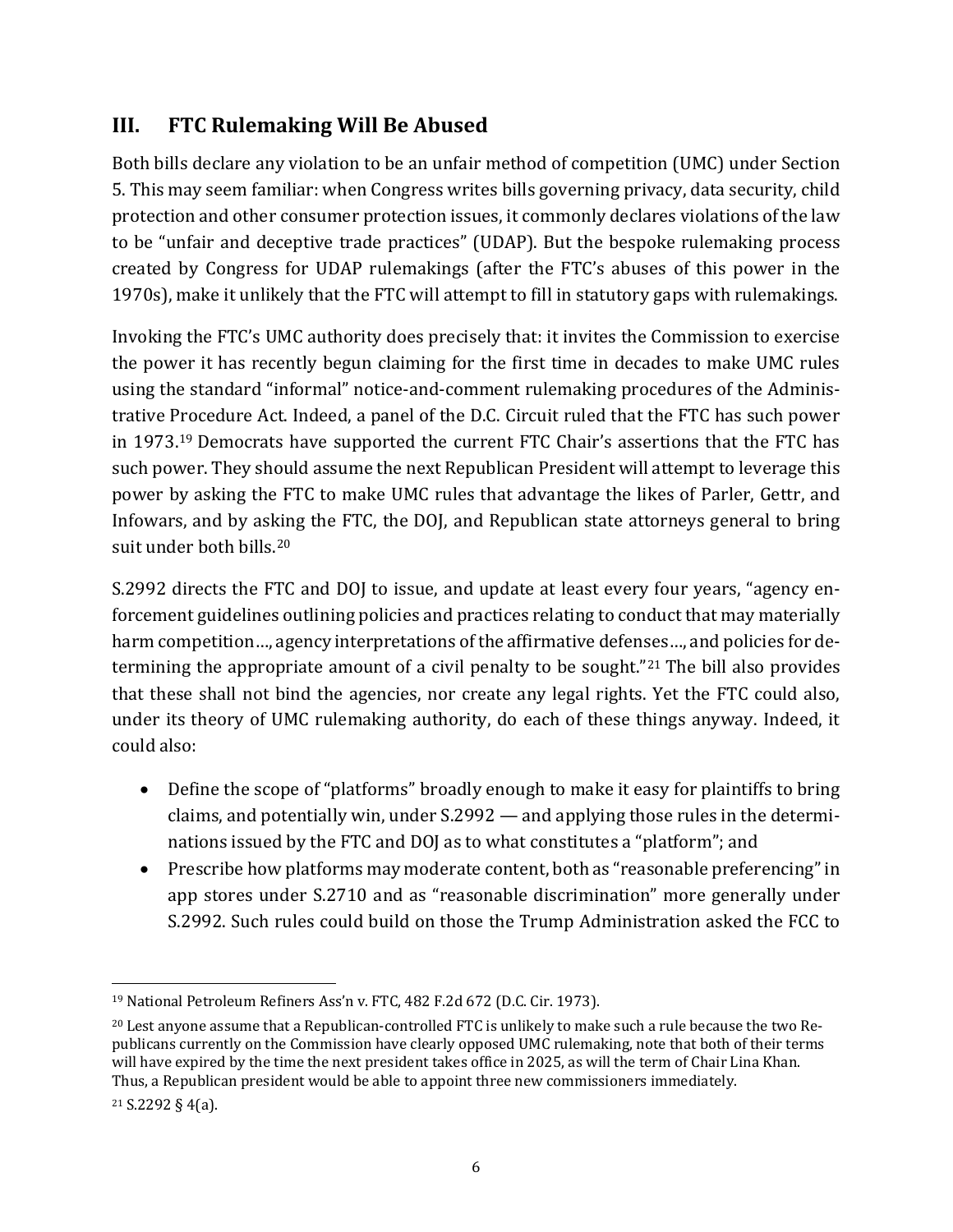make in 2020 as conditions of Section 230 eligibility. [22](#page-6-0) They might, for example, require platforms to be so specific about grounds for content moderation that a platform might be limited to moderating specific words, and then have to justify adding new words to its banned list before it can take action against those using them.

Issuing a UMC rule would do more than allow the FTC to provide "guidance." If, indeed, the Commission has the authority to make UMC rules, it will also argue for *Chevron* deference for those rules when challenged in court.<sup>[23](#page-6-1)</sup>

We do not believe the FTC actually has the authority to make UMC rules, and have urged the FTC not to waste scarce taxpayer resources attempting to do so.<sup>[24](#page-6-2)</sup> But the Commission seems determined to try, and it may be many years before the Supreme Court decides the question. In the meantime, however poorly reasoned the D.C. Circuit's *National Petroleum Refiners* decision is, the court may feel bound by it, and other appeals courts may defer to it. In other words, we cannot assume the question will be decided before 2025. The next Republican administration will likely attempt to make rules that help services like Parler use the threat of litigation to coerce platforms into hosting extremist content. Only by explicitly declaring that the FTC shall have no authority to make rules under this statute can lawmakers ensure that they, not future Presidents, decide how the bill will be used.

### **IV. Civil Penalties Will Amplify Harm to Content Moderation**

Both bills rest on significant ambiguities in their key provisions, which make it difficult, if not impossible, for regulated parties to anticipate how the laws will be applied. Building laws around terms like "discriminatory," "unfair" or "harmful" is not inherently problematic, but marrying that ambiguity with civil penalties raises serious constitutional concerns. A civil penalty is not a mere "compensati[on]" to "a victim for his loss." <sup>[25](#page-6-3)</sup> It is, rather, a

<span id="page-6-0"></span><sup>22</sup> National Telecommunications and Information Administration, Petition for Rulemaking to Clarify Section 230 of the Communications Act of 1934, Docket No. RM-11862, (July 27, 2020),

[https://www.ntia.gov/files/ntia/publications/ntia\\_petition\\_for\\_rulemaking \\_7.27.20.pdf;](https://www.ntia.gov/files/ntia/publications/ntia_petition_for_rulemaking%20_7.27.20.pdf) *see also* TechFreedom, Comment Letter on NTIA Petition for Rulemaking to Clarify Section 230 (Sept. 2, 2020), [https://tech](https://techfreedom.org/wp-content/uploads/2020/09/NTIA-230-Petition-Comments-9.2.2020.pdf)[freedom.org/wp-content/uploads/2020/09/NTIA-230-Petition-Comments-9.2.2020.pdf;](https://techfreedom.org/wp-content/uploads/2020/09/NTIA-230-Petition-Comments-9.2.2020.pdf) Exec. Order No. 13925, 85 Fed. Reg. 34,079 (June 2, 2020)[, https://www.federalregister.gov/ documents/2020/06/02/2020-](https://www.federalregister.gov/%20documents/2020/06/02/2020-12030/preventing-online-censorship) [12030/preventing-online-censorship.](https://www.federalregister.gov/%20documents/2020/06/02/2020-12030/preventing-online-censorship) 

<span id="page-6-1"></span><sup>23</sup> Justin Hurwitz, *Chevron and the Limits of Administrative Antitrust*, 76 U. PITT. L. REV. 209, 250–52 (2014).

<span id="page-6-2"></span><sup>24</sup> Berin Szóka & Corbin Barthold, *Petition for Rulemaking to Prohibit Worker Non-Compete Clauses; Petition for Rulemaking to Prohibit Exclusionary Contracts*, TECHFREEDOM (Sep. 30, 2021), [https://techfree](https://techfreedom.org/wp-content/uploads/2021/10/FTC-UMC-Rulemaking-Authority-FTC-Comment-9.30.2021-FINAL.pdf)[dom.org/wp-content/uploads/2021/10/FTC-UMC-Rulemaking-Authority-FTC-Comment-9.30.2021-FI-](https://techfreedom.org/wp-content/uploads/2021/10/FTC-UMC-Rulemaking-Authority-FTC-Comment-9.30.2021-FINAL.pdf)[NAL.pdf.](https://techfreedom.org/wp-content/uploads/2021/10/FTC-UMC-Rulemaking-Authority-FTC-Comment-9.30.2021-FINAL.pdf) 

<span id="page-6-3"></span><sup>25</sup> Kokesh v. SEC, 137 S. Ct. 1635, 1642 (2017).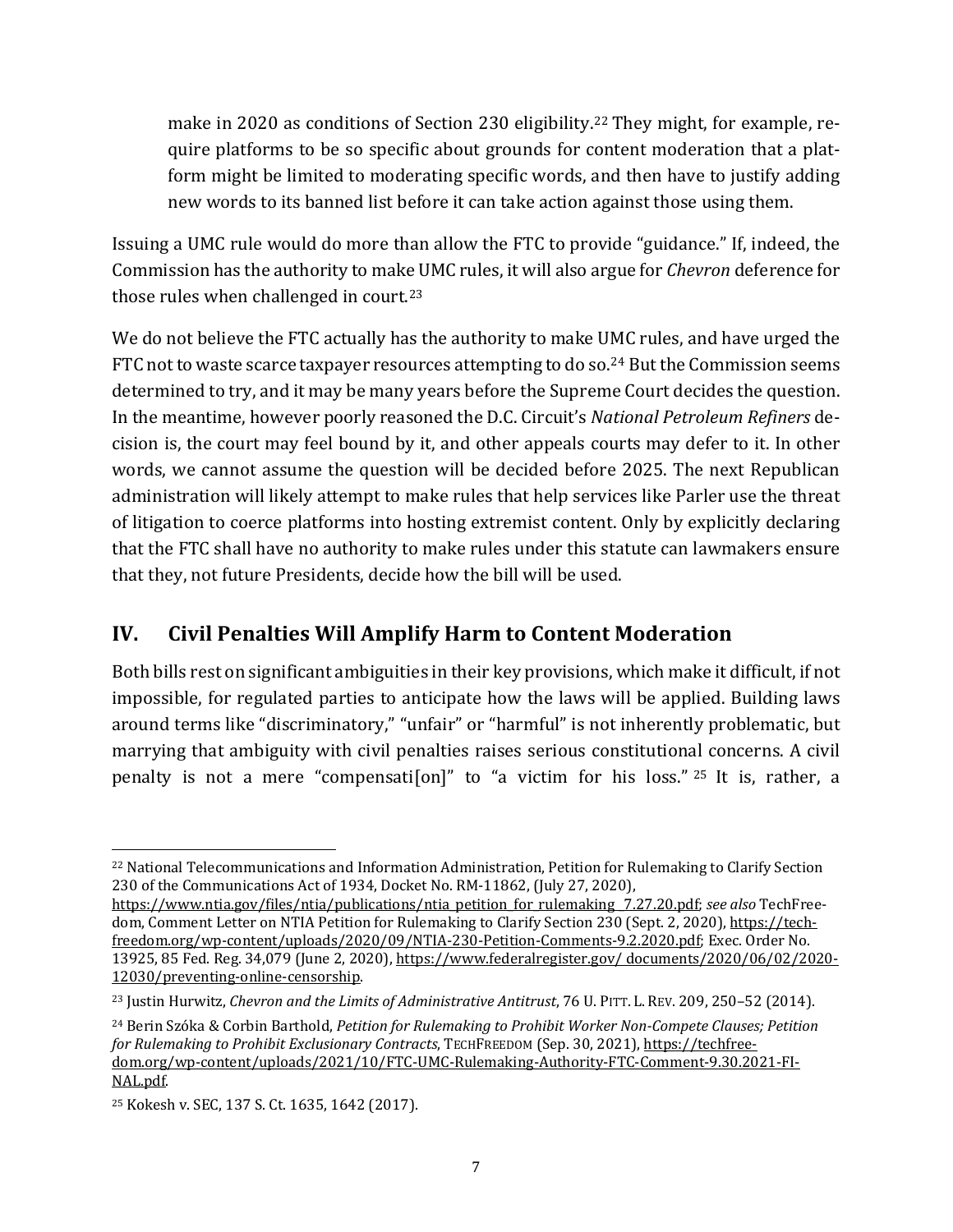"punishment" that aims "to deter others from offending in like manner."[26](#page-7-0) Although "elementary notions of fairness" always "dictate a person receive fair notice" of what conduct to avoid, the "strict[er] constitutional safeguards" around "judgments without notice" are "implicated by civil penalties."[27](#page-7-1) When "penalties threaten to inhibit the exercise of constitutionally protected rights," in particular, "a more stringent vagueness and fair-notice test should apply."[28](#page-7-2)

Although, in civil enforcement cases, these principles arise most frequently in the context of an agency's shifting how it reads its regulations,<sup>29</sup> "clarity in regulation" is, *in general*, "essential to the protections provided by the Due Process Clause"; and due process, *in general*, "requires the invalidation of laws" — and, in particular, penal laws — "that are impermissibly vague."[30](#page-7-4) FTC Chair Lina Khan and former Commissioner Rohit Chopra showed a clear understanding of the danger of vague laws, and of the importance of due process, in a 2020 article.[31](#page-7-5) Ambiguous laws, they wrote, deprive regulated parties "of notice about what the law is, thereby undermining due process—a fundamental principle in our legal system."<sup>[32](#page-7-6)</sup>

Our letter to the House Judiciary Committee last June explores these principles of due process in greater detail. Here, what is important to note is that civil penalties create an additional, greater constitutional problem when they magnify the chilling effect of unclear laws on the exercise of editorial discretion. The threat of large penalties may exert a significant *in terrorem* effect over platform owners, causing them to refrain from enforcing their terms of service, afraid of those that might violate them but then sue if they suffer consequences.

<span id="page-7-0"></span><sup>26</sup> *Id*.

<span id="page-7-1"></span><sup>27</sup> BMW of N. Am., Inc. v. Gore, 517 U.S. 559, 574 & n.22 (1996); *see also* FCC v. Fox Television Stations, Inc., 567 U.S. 239, 253 (2012) ("A fundamental principle in our legal system is that laws which regulate persons or entities must give fair notice of conduct that is forbidden or required.").

<span id="page-7-2"></span><sup>28</sup> Karem v. Trump, 960 F.3d 656, 664 (D.C. Cir. 2020) (quoting Village of Hoffman Estates v. Flipside, Hoffman Estates, Inc., 455 U.S. 489, 498-99 (1982)).

<span id="page-7-3"></span><sup>29</sup> *See*, *e.g.*, *Fox*, 567 U.S. at 253 ("The Commission's lack of notice to Fox and ABC that its interpretation had changed … failed to provide a person of ordinary intelligence fair notice of what is prohibited.") (quotation omitted); Christopher v. Smithkline Beecham Corp., 567 U.S. 142, 155 (2012) (declining to adopt agency reading of a regulation that would create "unfair surprise" to the regulated party); Gates & Fox Co. v. OSHA, 790 F.2d 154, 156 (D.C. Cir. 1986) (Scalia, J.) ("Where the imposition of penal sanctions is at issue, however, the due process clause prevents that deference from validating the application of a regulation that fails to give fair warning of the conduct it prohibits or requires."); Phelps Dodge Corp. v. Fed. Mine Safety & Health Rev. Comm., 681 F.2d 1189, 1192 (9th Cir. 1982) ("[T]he application of a regulation in a particular situation may be challenged on the ground that it does not give fair warning that the allegedly violative conduct was prohibited.").

<span id="page-7-4"></span><sup>30</sup> *Fox*, 567 U.S. at 253.

<span id="page-7-5"></span><sup>31</sup> Rohit Chopra & Lina M. Khan, Symposium: Reassessing the Chicago School of Antitrust Law, *The Case for "Unfair Methods of Competition" Rulemaking*, 87 U. CHI. L. REV. 357 (2020), [https://bit.ly/3gMtXCk.](https://bit.ly/3gMtXCk)

<span id="page-7-6"></span><sup>32</sup> *Id*. at 360.